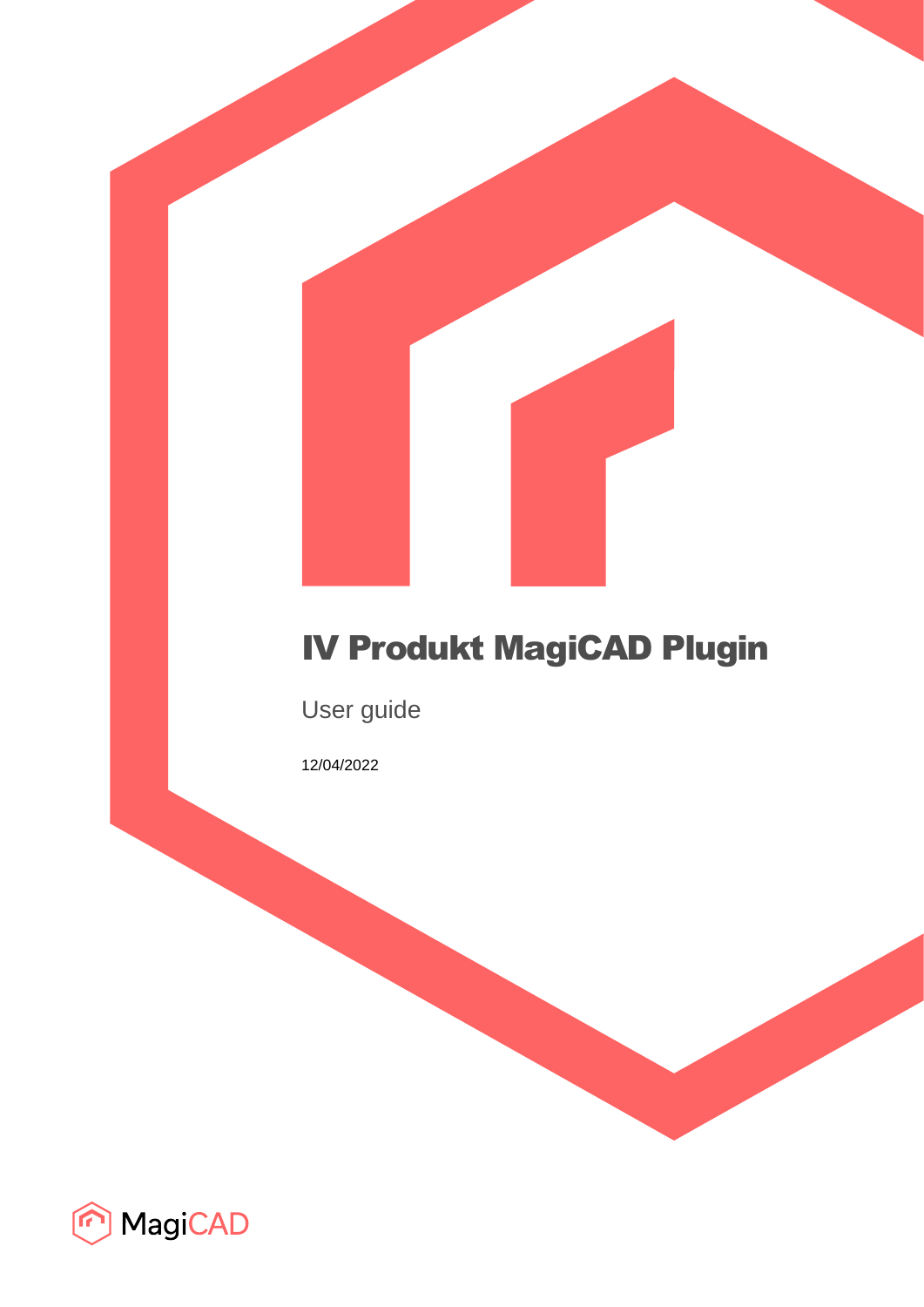

# **Content**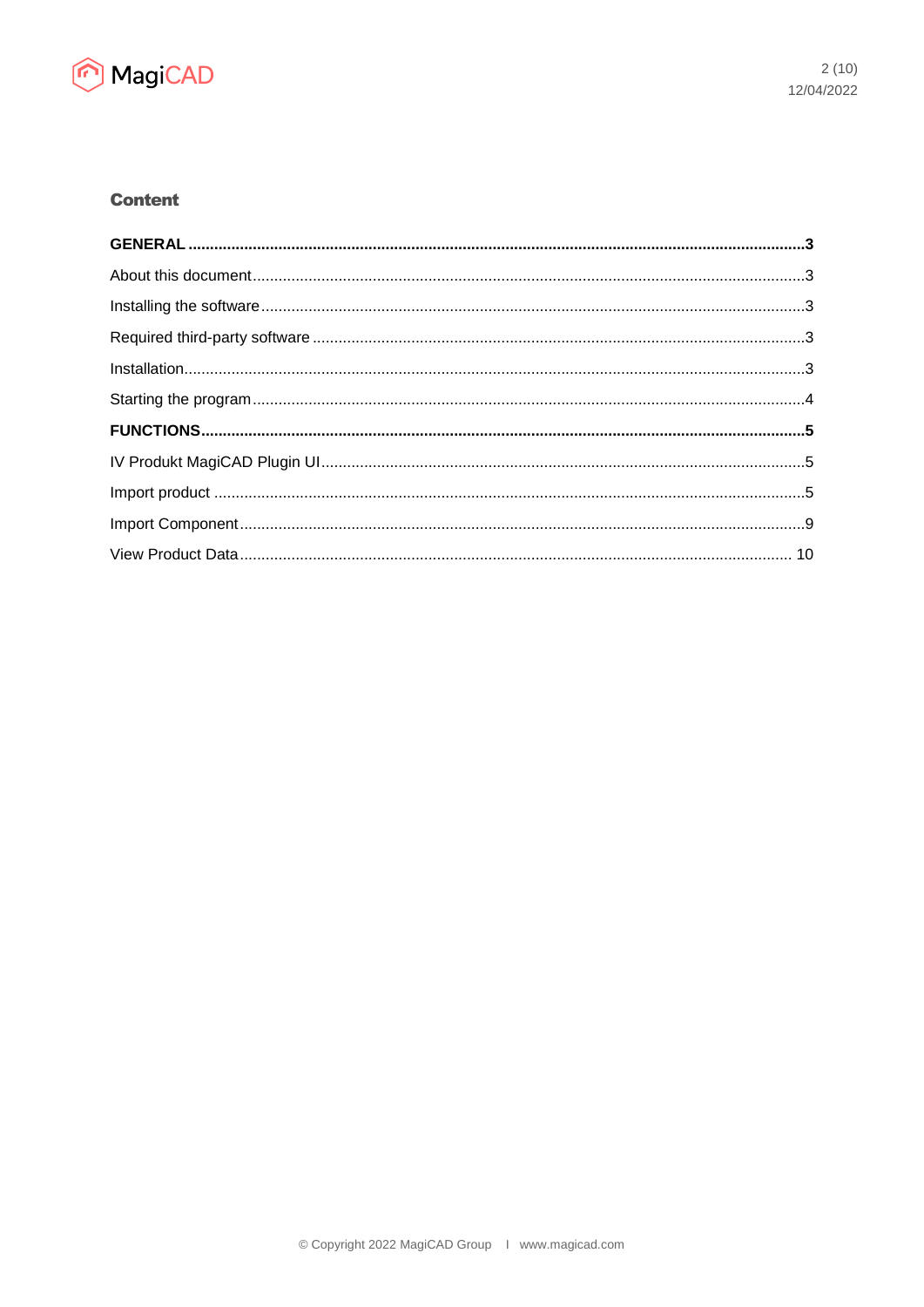

# General

## About this document

This document contains instructions on using IV Produkt MagiCAD plugin. IV Produkt MagiCAD plugin allows inserting of IV Produkt air handling units into to MagiCAD.

The air handling unit will be designed with IV Produkt Designer standalone application before the air handling unit can be imported to project with MagiCAD plugin. IV Produkt Designer software is available for download from IV Produkt website.

## Installing the software

#### Required third-party software

IV Produkt MagiCAD plug-in works with the following MagiCAD for AutoCAD versions

- MagiCAD 2022 and AutoCAD 2017-2022
- MagiCAD 2023 and AutoCAD 2019-2023

## Installation

- 1. Download setup file from https://portal.magicad.com/download/ProductSearch?searchStr=IV Produkt&categoryId=3
- 2. Run the IV Produkt MagiCAD plug-in installer on your workstation.

Administrator privileges are recommended for installation.

#### **Note if you have several AutoCAD versions on your workstation:**

Before you run the installation program, start MagiCAD to make sure that *IV Produkt MagiCAD Plug-in* installs on the same AutoCAD platform as MagiCAD.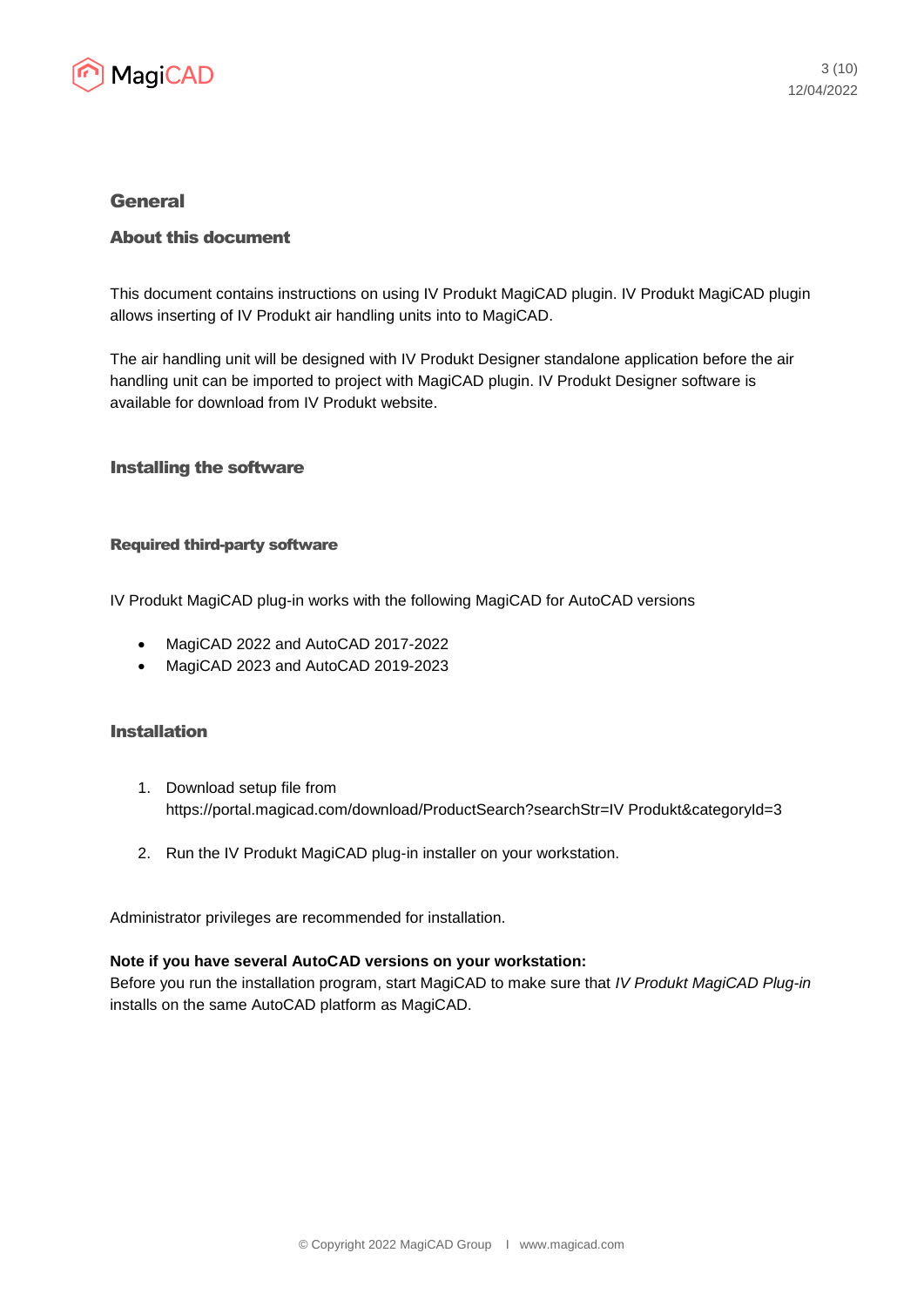

#### Starting the program

Before you start using *IV Produkt MagiCAD plug-in*, (re)-start MagiCAD and open or create a new Ventilation and piping project.

The plug-in is automatically loaded and is ready to be used once AutoCAD is started next time after installing the plug-in. If not so CUI-file needs to be loaded manually.

Run **CUILOAD** in AutoCAD, and browse the customization file from following directory:

Directory for cui/cuix-file is by default for

| XP:                       | C:\Documents and Settings\All Users\Application Data\ IV Produkt<br>MagiCAD plugin            |  |  |
|---------------------------|-----------------------------------------------------------------------------------------------|--|--|
| Win7:                     | C:\Users\All Users\ IV Produkt MagiCAD plugin or<br>C:\ProgramData\ IV Produkt MagiCAD plugin |  |  |
| <b>Win8/Win8.1/Win10:</b> | C:\ProgramData\ IV Produkt MagiCAD plugin                                                     |  |  |

| A Load/Unload Customizations                                                                                                                                                                   |                | ×    |
|------------------------------------------------------------------------------------------------------------------------------------------------------------------------------------------------|----------------|------|
| Loaded Customization Groups:<br><b>EXPRESS</b><br>۸<br><b>IVPRODUKTMAGI</b><br><b>MAGICAD</b><br><b>MAGICIRCUITDESIGNER</b><br>MAGIPLUGINMANAGER<br>MAGISYSTEMDESIGNER<br><b>MODELDOC</b><br>v | Unload         |      |
| File Name:                                                                                                                                                                                     | Load<br>Browse |      |
|                                                                                                                                                                                                | Close          | Help |

When you select Load, IV Produkt toolbar and ribbon panel button are loaded.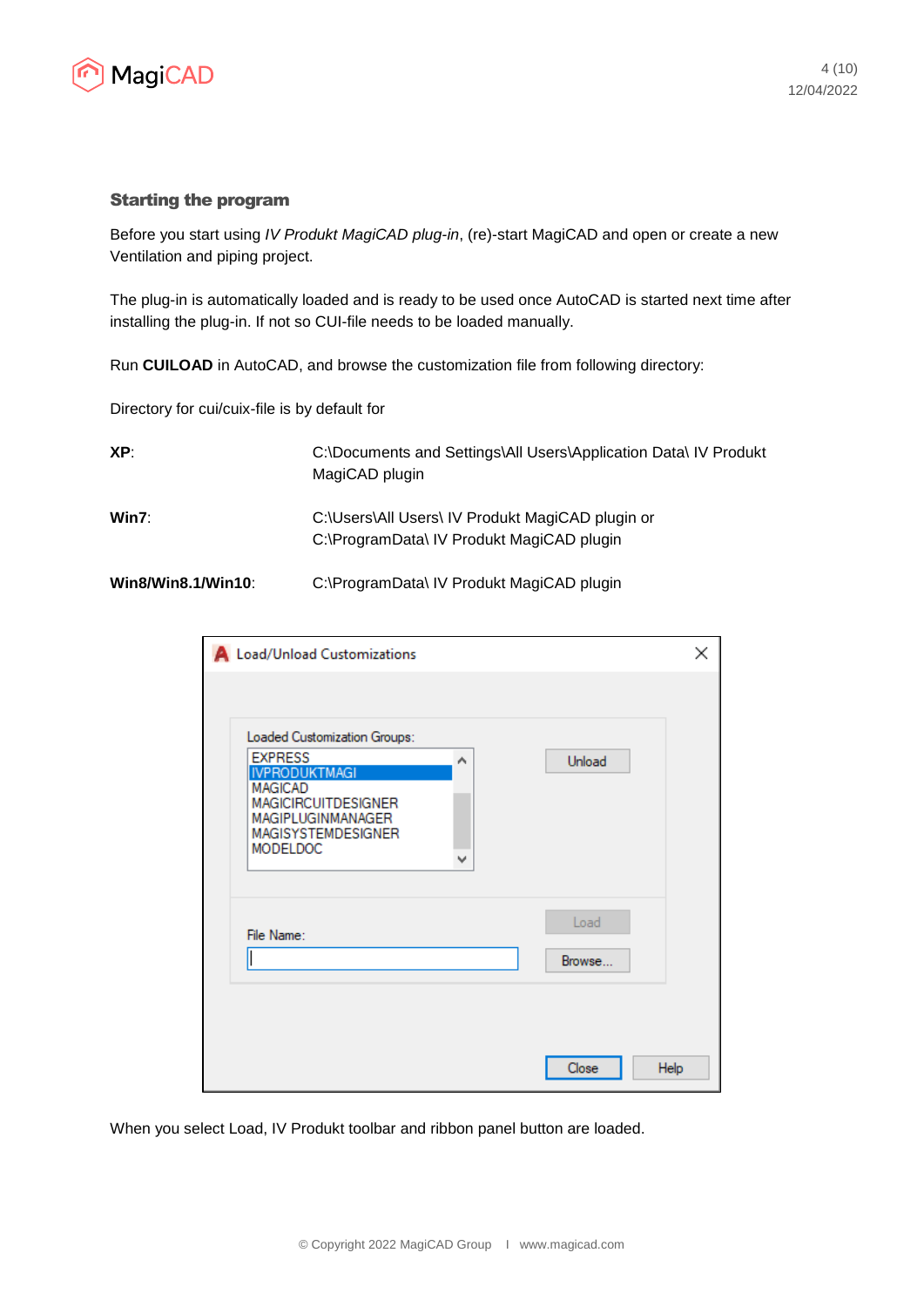

# Functions

## IV Produkt MagiCAD Plugin UI

Plug-in contains following functions:



• Opens the Import IV products dialog from where user can choose products to be imported.



• Opens the same dialog but only for importing components to unit already inserted to the drawing.



• Allows user to view technical data of the selected product.

#### Import product



Follow these steps for Inserting IV Produkt air handling unit into MagiCAD drawing:

1. Select Import Product button from IV Produkts toolbar or ribbon panel in AutoCAD.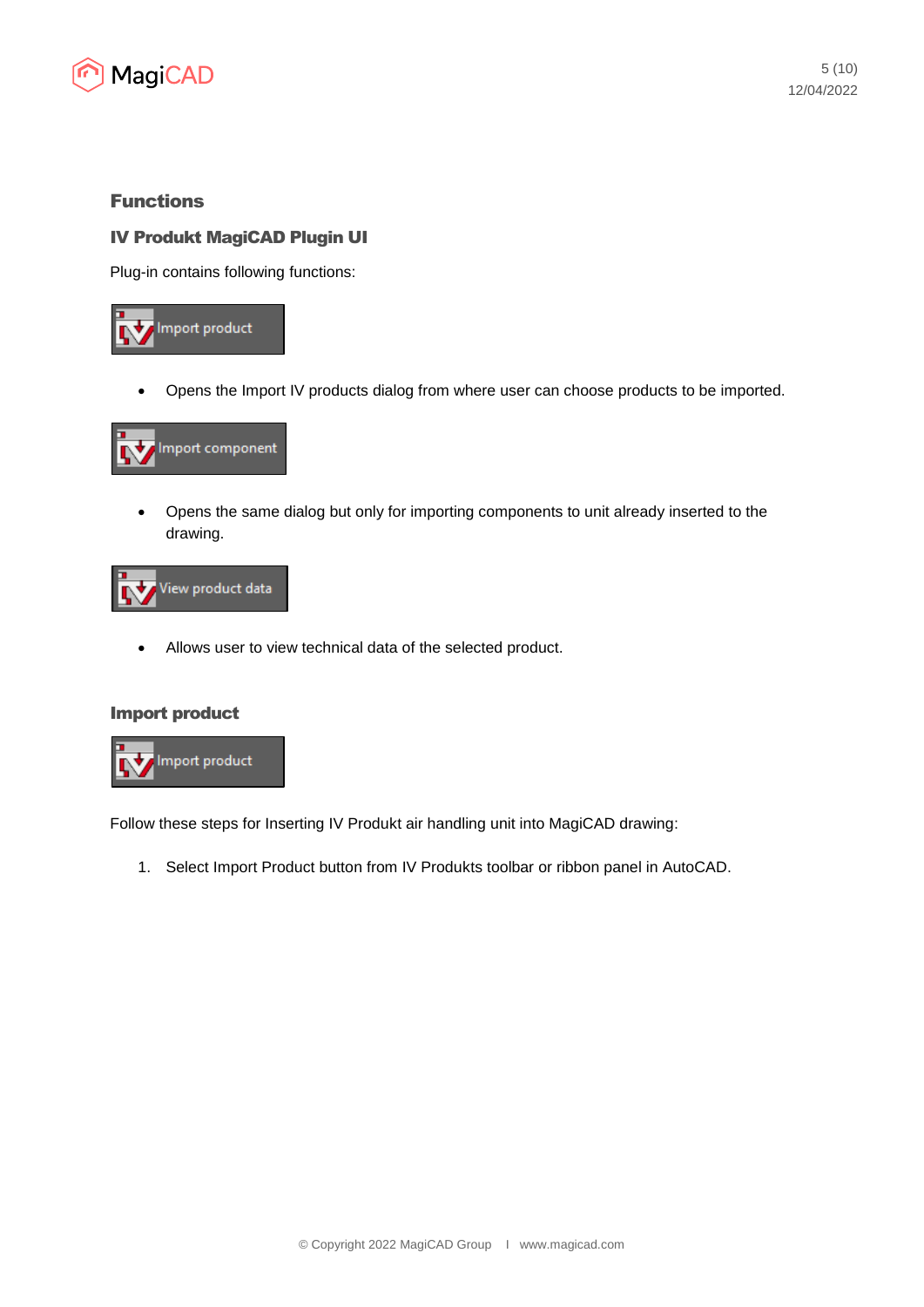

2. Following dialog is displayed for the user:



3. User proceeds by clicking Open… button. Open File Dialog is opened.

| 37 IV Produkt MaqiCAD pluqin 2014.12.1 - Import product |                                                      |                 | $\Box$ $\Box$                             |                          |
|---------------------------------------------------------|------------------------------------------------------|-----------------|-------------------------------------------|--------------------------|
|                                                         | iv Open                                              |                 |                                           | $\overline{\mathbf{x}}$  |
|                                                         | $\bullet$<br>▶ Computer ▶ Local Disk (C:) ▶ test ▶   |                 | $\bullet$ $\bullet$ $\bullet$ Search test | م                        |
| PRODUKT                                                 | New folder<br>Organize $\blacktriangledown$          |                 |                                           | <b>距</b><br>0<br>НI      |
| Air handling with focus on LCC                          | $\blacktriangle$<br><b>X</b> Favorites               | Name            | Date modified                             | Type                     |
| Module type<br>IV Produ                                 | Autodesk 360                                         | IV AHU Unit.zip | 8.12.2014 15:02                           | WinZip File              |
|                                                         | Desktop                                              |                 |                                           |                          |
|                                                         | Downloads<br>图 Recent Places                         |                 |                                           |                          |
|                                                         |                                                      |                 |                                           |                          |
|                                                         | Libraries                                            |                 |                                           |                          |
|                                                         | Documents<br>Music                                   |                 |                                           |                          |
|                                                         | Pictures                                             |                 |                                           |                          |
|                                                         | Subversion                                           |                 |                                           |                          |
|                                                         | Videos                                               |                 |                                           |                          |
|                                                         |                                                      |                 |                                           |                          |
|                                                         | Computer<br>Local Disk (C:)                          |                 |                                           |                          |
|                                                         | Local Disk (D:)                                      |                 |                                           |                          |
| Unit MagiCAD system                                     | DVD RW Drive (E:) User Manual                        |                 |                                           |                          |
| Supply MagiCAD system                                   | nova (\\visma.progman) (J:)                          |                 |                                           |                          |
| Outdoor MagiCAD system                                  | Public (\\fileserv) (M:)<br>secure (\\fileserv) (N:) |                 |                                           |                          |
| Extract MagiCAD system                                  | documents (\\prime.progman) (0:)                     | $\rightarrow$   | $\mathbf{m}$                              |                          |
| Exhaust MagiCAD system                                  | File name: IV AHU Unit.zip                           |                 | IV produkt designer (*.zip)               | $\overline{\phantom{a}}$ |
| $\circ$<br>Installation height (mm)                     |                                                      |                 | Open                                      | Cancel                   |
|                                                         |                                                      |                 | Install<br>Cancel                         |                          |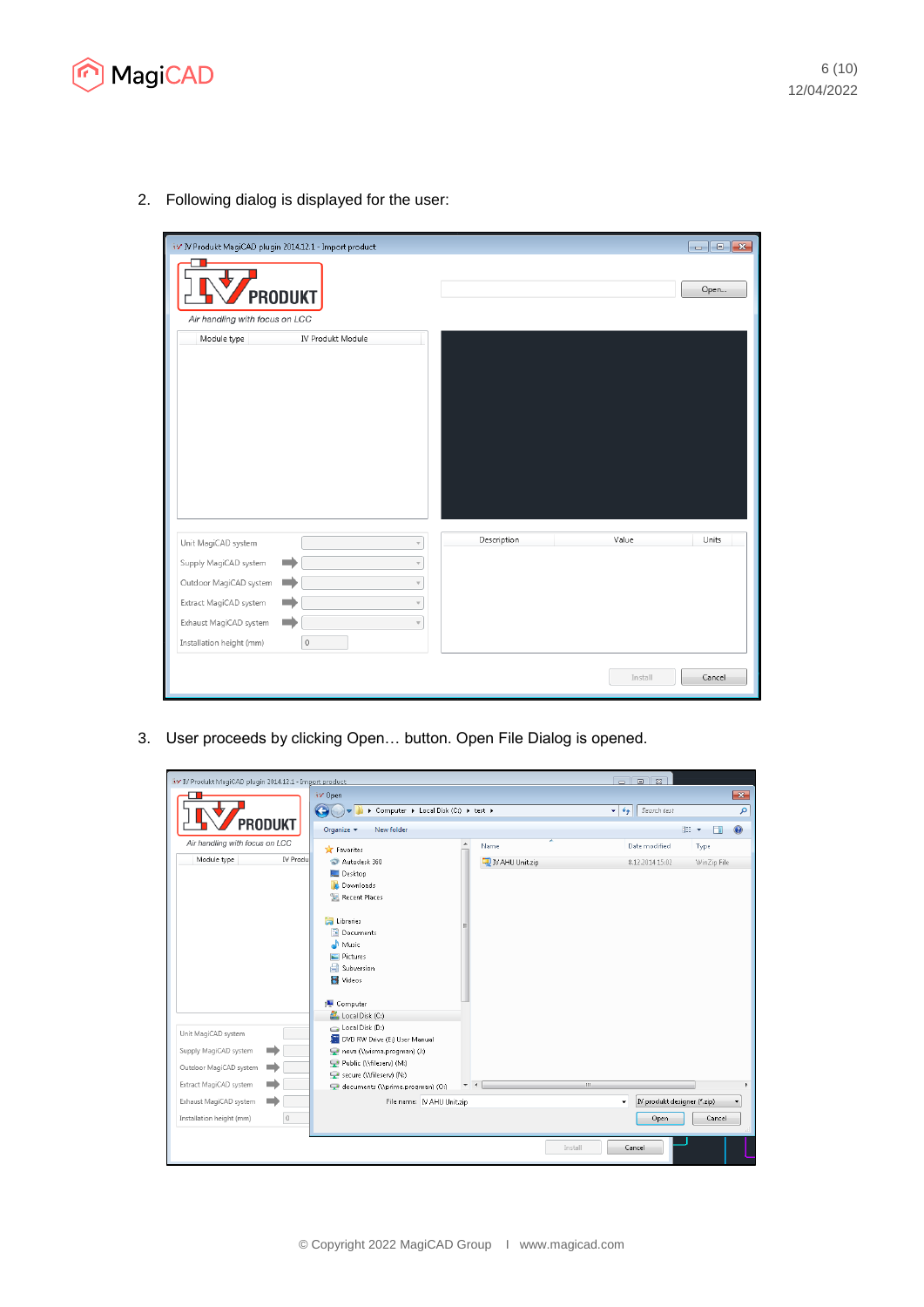

- 4. User should browse to the folder where export file generated by IV Produkt Designer is located. IV Produkt Designer generates zip files which are supported by the plug-in.
- 5. Once user has chosen the file and clicked open button, available products are loaded into installation dialog:

| iv IV Produkt MagiCAD plugin 2014.12.1 - Import product                                                                                                              |                                                                            | $\Box$ e x  |
|----------------------------------------------------------------------------------------------------------------------------------------------------------------------|----------------------------------------------------------------------------|-------------|
| PRODUKT                                                                                                                                                              | P:\Consulting\IV Produkt\IV produkt desginer\IVP desginer G3 305.1.2.7\Tes | Open        |
| Air handling with focus on LCC                                                                                                                                       |                                                                            |             |
| <b>IV Produkt Module</b><br>Module type                                                                                                                              |                                                                            |             |
| $\overline{\mathsf{v}}$<br>Unit<br>AHU4 UNIT TOP ROUND CONN                                                                                                          |                                                                            |             |
| $\overline{\mathcal{A}}$<br>AHU4 UNIT TOP ROUND CONN - Supply air - Da<br>Component<br>$\blacktriangledown$<br>Component AHU4 UNIT TOP ROUND CONN - Supply air - Sor |                                                                            |             |
| m.                                                                                                                                                                   |                                                                            |             |
|                                                                                                                                                                      |                                                                            |             |
| J1 "Jäteilma ulos 1"<br>Unit MagiCAD system<br>$\cdot$                                                                                                               | Description<br>Value                                                       | Units       |
|                                                                                                                                                                      | Air handler unit term<br>AHU4 UNIT TOP ROUND CONN, Envi:                   |             |
| T1 "Tuloilma 1"<br>Supply MagiCAD system                                                                                                                             | Model<br>AHU4 UNIT TOP ROUND CONN                                          |             |
| U1 "Ulkoilma 1"<br>Outdoor MagiCAD system<br>۰                                                                                                                       | Fabricate<br><b>IV Produkt</b>                                             |             |
| L1 "Likainen poistoilma 1"                                                                                                                                           | Specific fan power                                                         |             |
| Extract MagiCAD system                                                                                                                                               | <b>Total for AHU</b><br>1.57                                               | $kW/m^3/s$  |
| J1 "Jäteilma ulos 1"<br>Exhaust MagiCAD system                                                                                                                       | Dimension and weight                                                       |             |
| $\mathbf 0$<br>Installation height (mm)                                                                                                                              | Width<br>748                                                               | mm          |
|                                                                                                                                                                      | Hainht<br>1205                                                             | <b>DOM:</b> |
|                                                                                                                                                                      | Install                                                                    | Cancel      |

- 6. Available products are shown in list view on the left side of the dialog. Geometry of the product is displayed on the right side. Before installing product to drawing, user needs to first select MagiCAD system for each duct connection (for each product installed to the drawing). Also installation height of the product can be defined here.
- 7. Once MagiCAD systems have been defined for all products, installation can be started by clicking install button.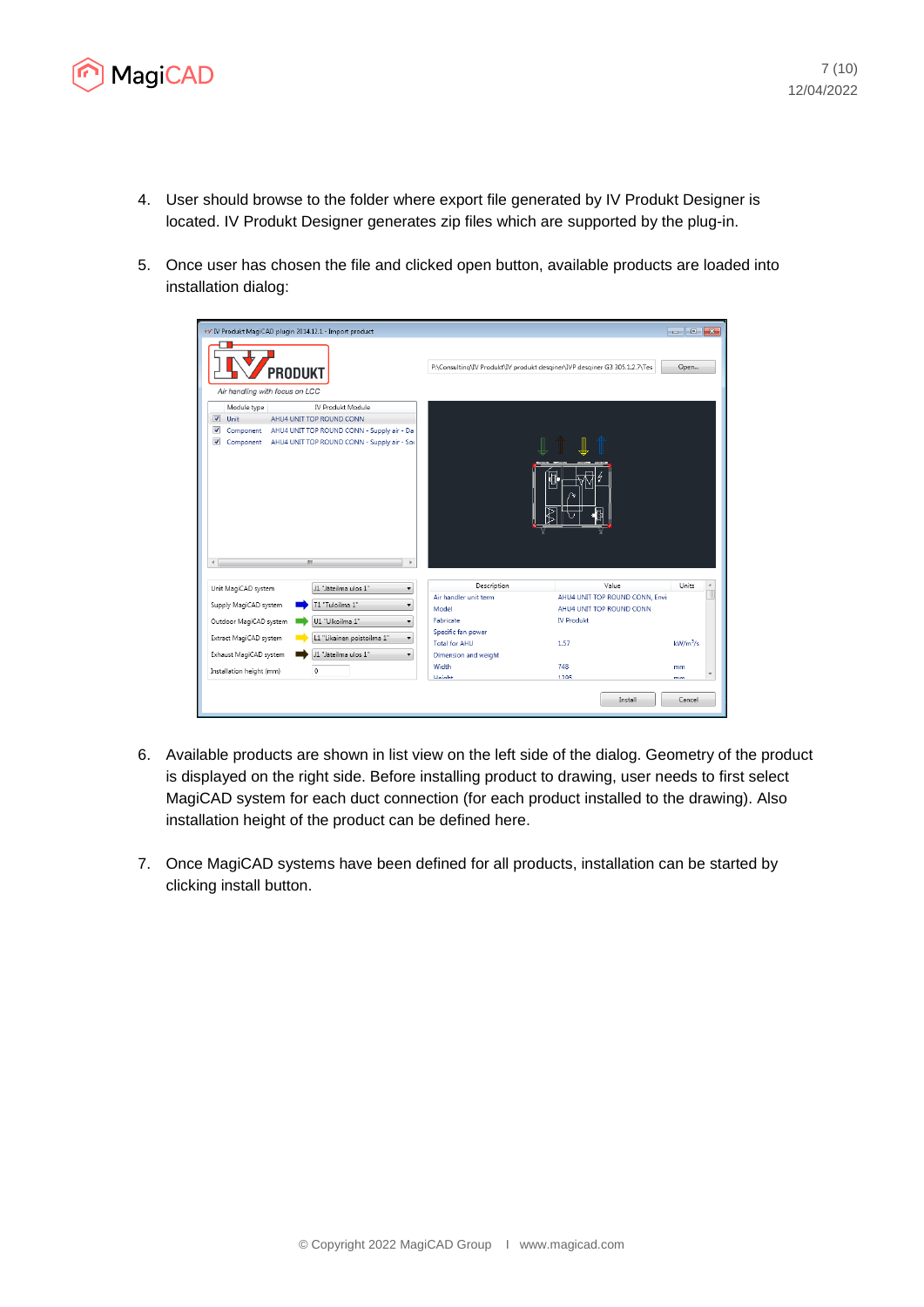



8. Products can be placed to the drawing one by one by dragging them to wanted position in the drawing.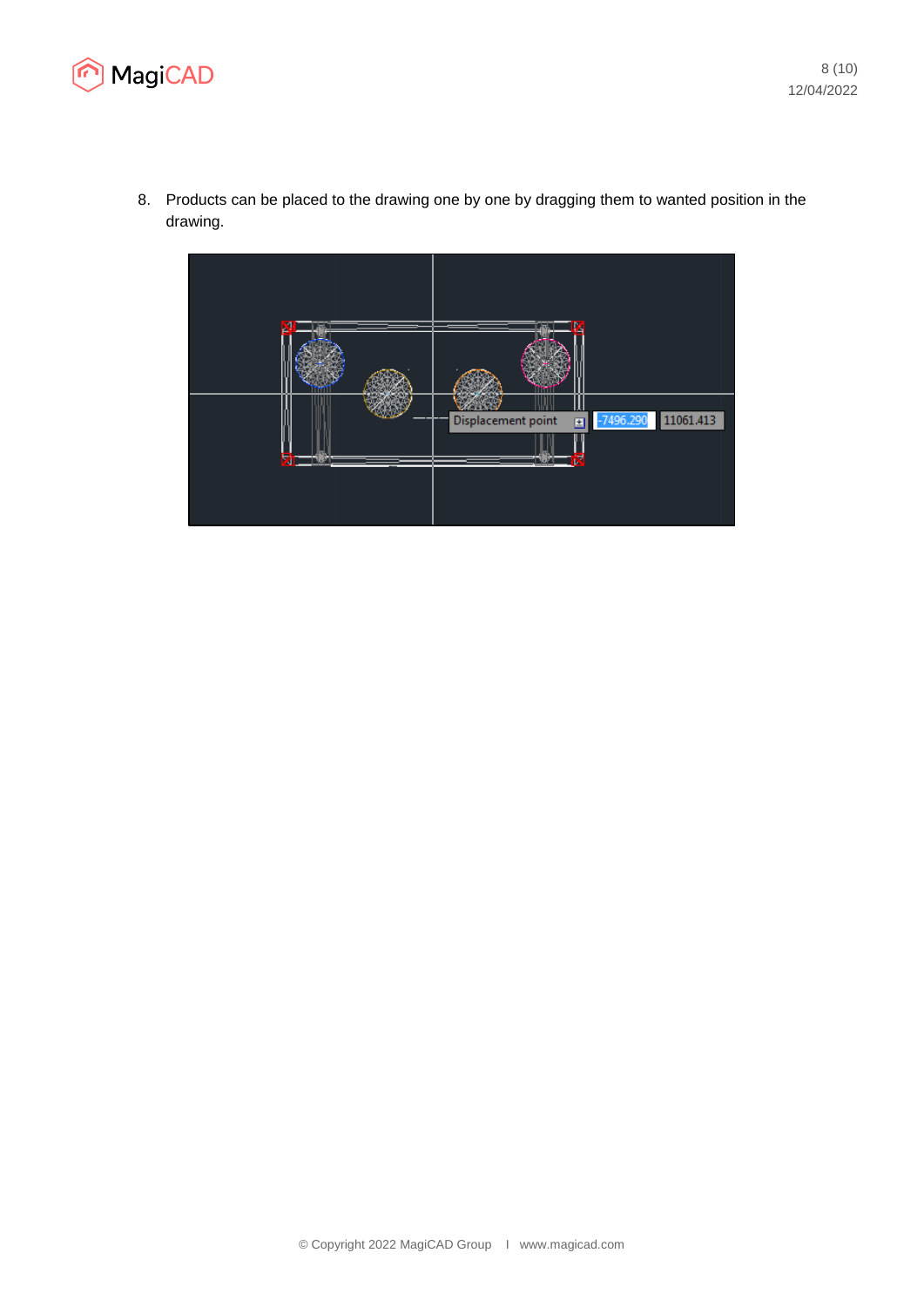

#### Import Component



- 1. User starts import components operation from the plug-in.
- 2. User is prompted to select the AHU which external component(s) he/she wants to import (This is for reading the selected MagiCAD systems from AHU connections). Same system is set for the external component based on this information.
- 3. Open file dialog is displayed and user selects the .zip-file which was generated by the IV Produkt Designer.

| iv IV Produkt MagiCAD plugin 2014.12.1 - Import component                                                                                                                   |                                                                                    | $\mathbf{x}$<br>$\overline{\phantom{a}}$ |
|-----------------------------------------------------------------------------------------------------------------------------------------------------------------------------|------------------------------------------------------------------------------------|------------------------------------------|
| PRODUKT<br>Air handling with focus on LCC                                                                                                                                   | P:\Consulting\IV Produkt\IV produkt desginer\IVP desginer G3 3(                    | Open                                     |
| IV Produkt Module<br>Module type<br>$\overline{v}$<br>AHU4 UNIT TOP ROUND CONN - Supply air - [<br>Component<br>AHU4 UNIT TOP ROUND CONN - Supply air - S<br>Component<br>c |                                                                                    |                                          |
| m.<br>$\epsilon$                                                                                                                                                            |                                                                                    |                                          |
| U1 "Ulkoilma 1"<br>Component MagiCAD systi<br>T1 "Tuloilma 1"<br>Supply MagiCAD system<br>U1 "Ulkoilma 1"<br>Outdoor MagiCAD system                                         | Description<br>Value<br>Connection outdoor<br>250<br>Diameter<br>Connection supply | Units<br>mm                              |
| Extract MagiCAD system<br>Exhaust MagiCAD system<br>0<br>Installation height (mm)                                                                                           | 250<br><b>Diameter</b>                                                             | mm                                       |
|                                                                                                                                                                             | Install                                                                            | Cancel                                   |

- 4. Available external components are displayed. User can choose from the list which external component(s) to import to the drawing. Notice that MagiCAD systems for connections have been selected automatically based on selected unit from the drawing.
- 5. Insert operation is started and user can place external component(s) to the drawing one by one. Ducts can be connected to the component(s) by normal MagiCAD means after the component is properly placed to the drawing.